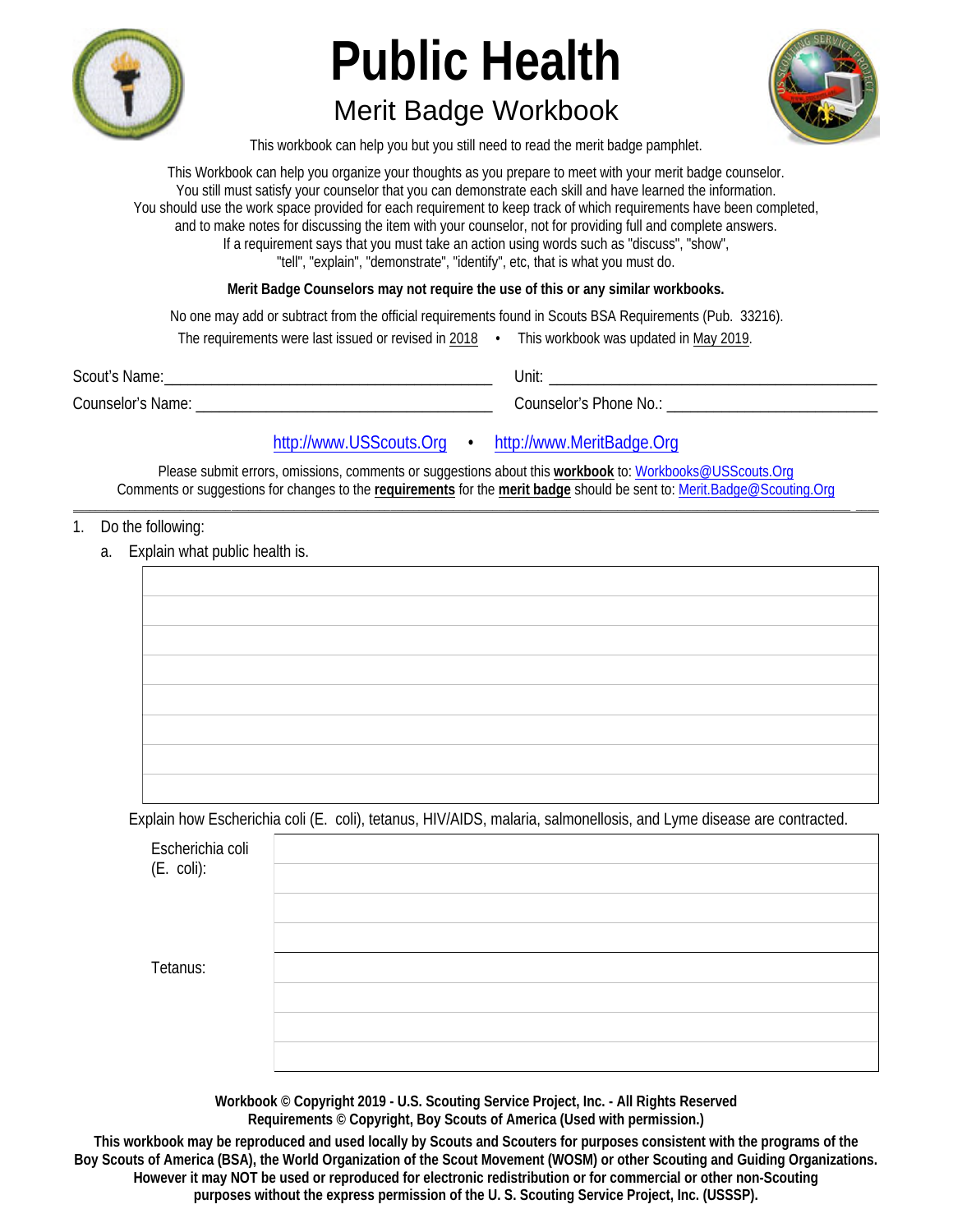| <b>HIV/AIDS:</b> |  |
|------------------|--|
|                  |  |
|                  |  |
|                  |  |
| Malaria:         |  |
|                  |  |
|                  |  |
|                  |  |
| Salmonellosis:   |  |
|                  |  |
|                  |  |
|                  |  |
| Lyme disease:    |  |
|                  |  |
|                  |  |
|                  |  |

b. Choose any FOUR of the following diseases or conditions and explain how each one is contracted and possibly prevented: gonorrhea, West Nile virus, Zika, botulism, influenza, syphilis, hepatitis, emphysema, meningitis, herpes, lead poisoning.

|    | <b>Disease</b> | How Contracted and Prevented: |
|----|----------------|-------------------------------|
| 1. |                |                               |
|    |                |                               |
|    |                |                               |
|    |                |                               |
| 2. |                |                               |
|    |                |                               |
|    |                |                               |
| 3. |                |                               |
|    |                |                               |
|    |                |                               |
|    |                |                               |
| 4. |                |                               |
|    |                |                               |
|    |                |                               |
|    |                |                               |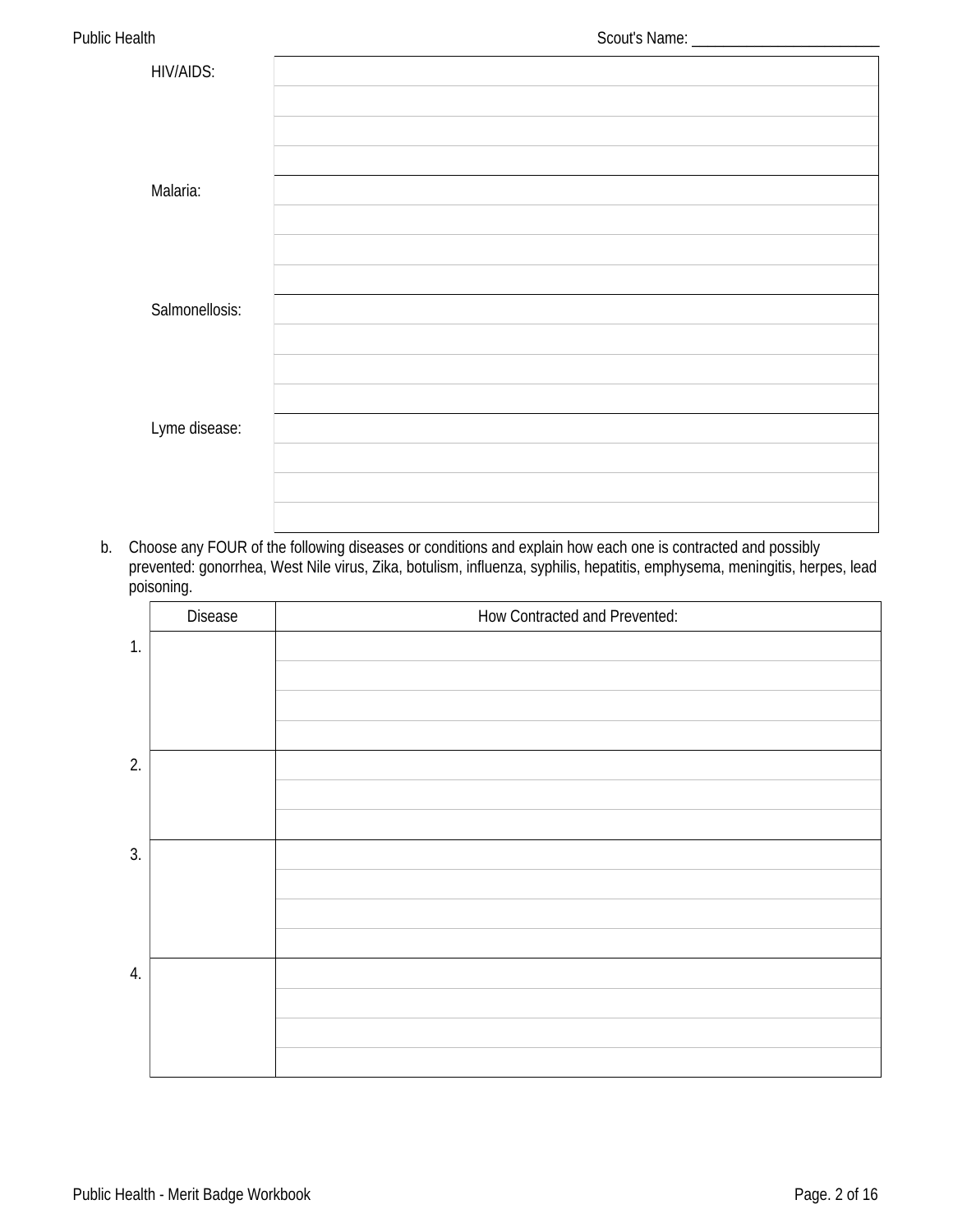- c. For each disease or condition in requirement 1b,, explain
	- The type or form of the malady (viral, bacterial, environmental, toxin), i.
	- ii. Any possible vectors for transmission
	- iii. Ways to help prevent exposure or the spread of infection
	- iv. Available treatments.

| Gonorrhea:                           | Type or form: |  |
|--------------------------------------|---------------|--|
| Possible vectors:                    |               |  |
|                                      |               |  |
|                                      |               |  |
| <b>How to Prevent</b>                |               |  |
| exposure or<br>Spread:               |               |  |
|                                      |               |  |
|                                      |               |  |
|                                      |               |  |
|                                      |               |  |
| Treatments:                          |               |  |
|                                      |               |  |
|                                      |               |  |
|                                      |               |  |
|                                      |               |  |
|                                      |               |  |
| West Nile virus:                     | Type or form: |  |
| Possible vectors:                    |               |  |
|                                      |               |  |
|                                      |               |  |
|                                      |               |  |
|                                      |               |  |
| <b>How to Prevent</b><br>exposure or |               |  |
| Spread:                              |               |  |
|                                      |               |  |
|                                      |               |  |
|                                      |               |  |
|                                      |               |  |
| Treatments:                          |               |  |
|                                      |               |  |
|                                      |               |  |
|                                      |               |  |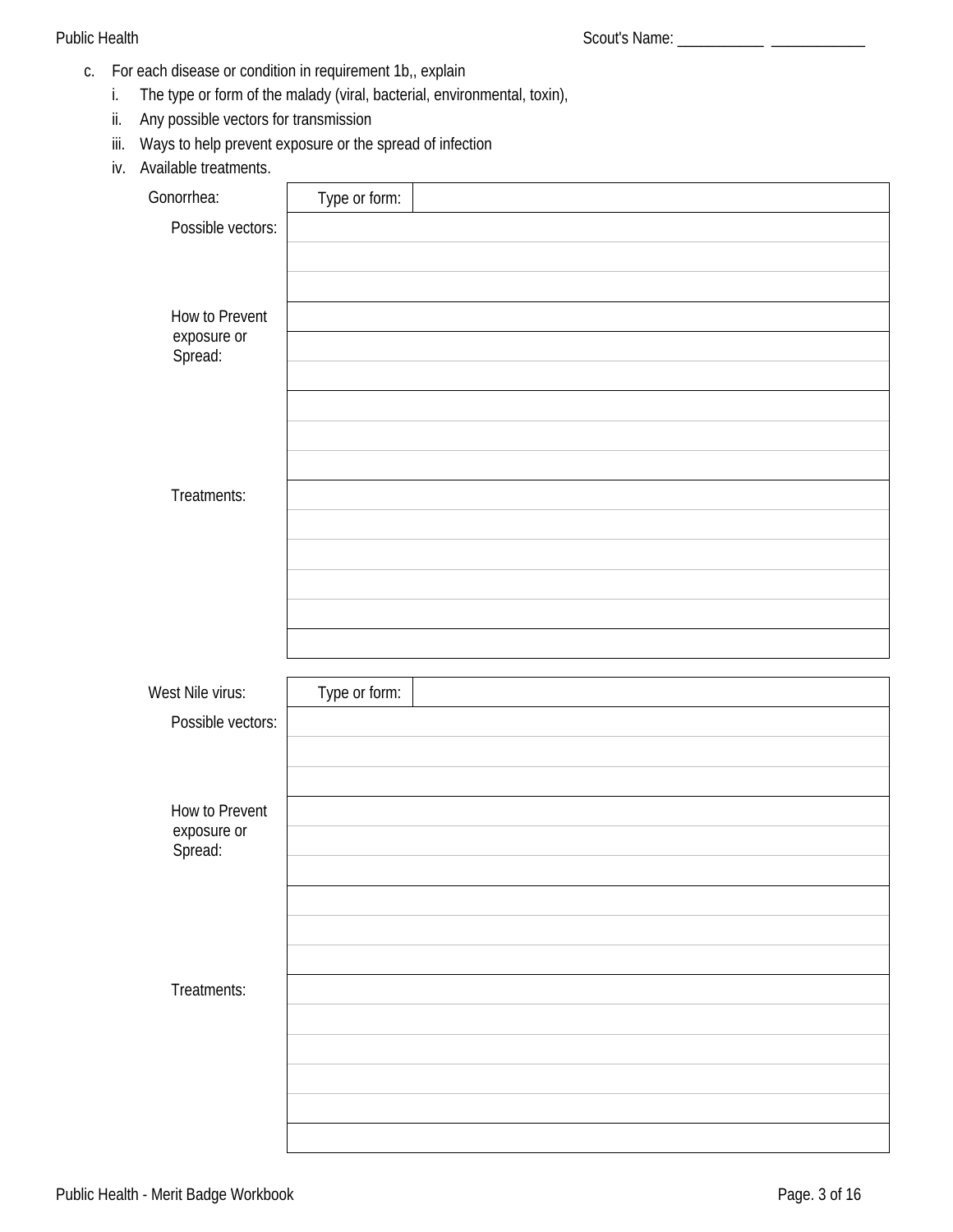|                                      |               | Scout's Name: _______________ _______ |
|--------------------------------------|---------------|---------------------------------------|
| Zika:                                | Type or form: |                                       |
| Possible vectors:                    |               |                                       |
|                                      |               |                                       |
|                                      |               |                                       |
| <b>How to Prevent</b>                |               |                                       |
| exposure or<br>Spread:               |               |                                       |
|                                      |               |                                       |
|                                      |               |                                       |
|                                      |               |                                       |
|                                      |               |                                       |
| Treatments:                          |               |                                       |
|                                      |               |                                       |
|                                      |               |                                       |
|                                      |               |                                       |
|                                      |               |                                       |
|                                      |               |                                       |
| <b>Botulism:</b>                     | Type or form: |                                       |
| Possible vectors:                    |               |                                       |
|                                      |               |                                       |
|                                      |               |                                       |
| <b>How to Prevent</b><br>exposure or |               |                                       |
| Spread:                              |               |                                       |
|                                      |               |                                       |
|                                      |               |                                       |
|                                      |               |                                       |
|                                      |               |                                       |
|                                      |               |                                       |
| Treatments:                          |               |                                       |
|                                      |               |                                       |
|                                      |               |                                       |
|                                      |               |                                       |
|                                      |               |                                       |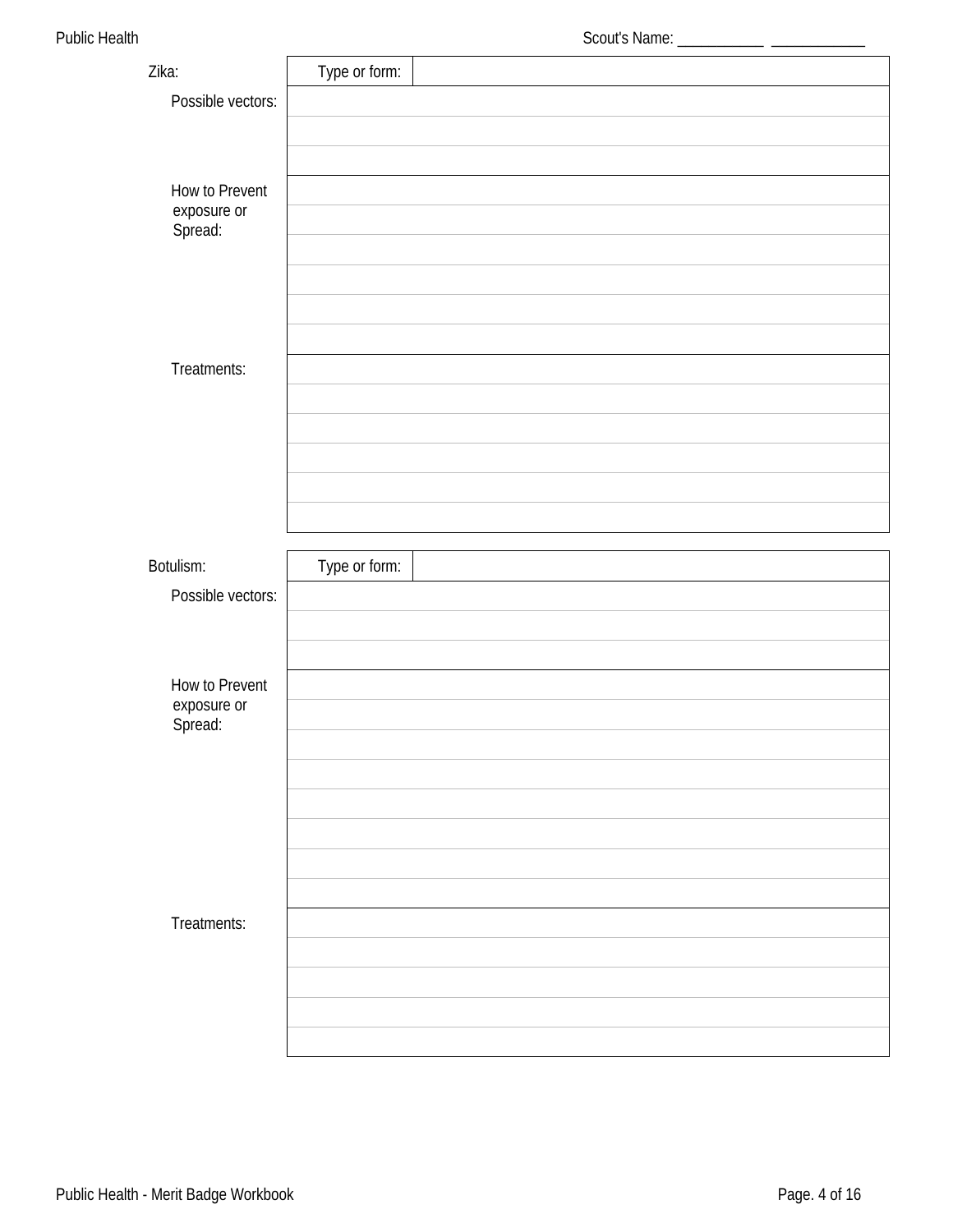| Influenza:                                      | Type or form: |  |
|-------------------------------------------------|---------------|--|
| Possible vectors:                               |               |  |
|                                                 |               |  |
|                                                 |               |  |
| <b>How to Prevent</b><br>exposure or<br>Spread: |               |  |
|                                                 |               |  |
|                                                 |               |  |
|                                                 |               |  |
|                                                 |               |  |
| Treatments:                                     |               |  |
|                                                 |               |  |
|                                                 |               |  |
|                                                 |               |  |
|                                                 |               |  |
|                                                 |               |  |
| Syphilis:                                       | Type or form: |  |
|                                                 |               |  |
| Possible vectors:                               |               |  |
|                                                 |               |  |
|                                                 |               |  |
| <b>How to Prevent</b>                           |               |  |
| exposure or                                     |               |  |
| Spread:                                         |               |  |
|                                                 |               |  |
|                                                 |               |  |
|                                                 |               |  |
| Treatments:                                     |               |  |
|                                                 |               |  |
|                                                 |               |  |
|                                                 |               |  |
|                                                 |               |  |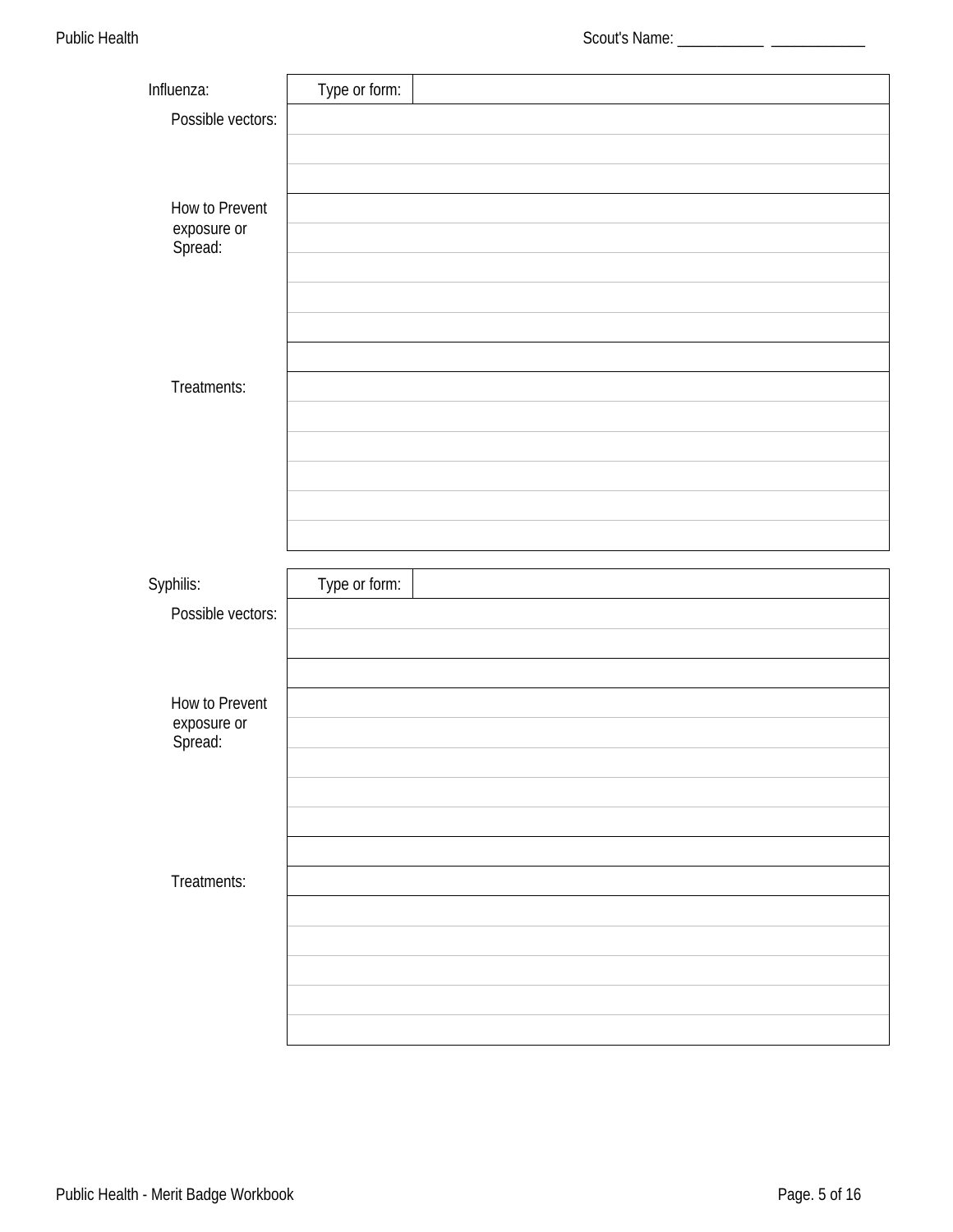| <b>Hepatitis:</b>      | Type or form: |  |
|------------------------|---------------|--|
| Possible vectors:      |               |  |
|                        |               |  |
|                        |               |  |
| <b>How to Prevent</b>  |               |  |
| exposure or<br>Spread: |               |  |
|                        |               |  |
|                        |               |  |
|                        |               |  |
| Treatments:            |               |  |
|                        |               |  |
|                        |               |  |
|                        |               |  |
|                        |               |  |
|                        |               |  |
|                        |               |  |
|                        |               |  |
| Emphysema:             | Type or form: |  |
| Possible vectors:      |               |  |
|                        |               |  |
|                        |               |  |
| <b>How to Prevent</b>  |               |  |
| exposure or            |               |  |
| Spread:                |               |  |
|                        |               |  |
|                        |               |  |
|                        |               |  |
| Treatments:            |               |  |
|                        |               |  |
|                        |               |  |
|                        |               |  |
|                        |               |  |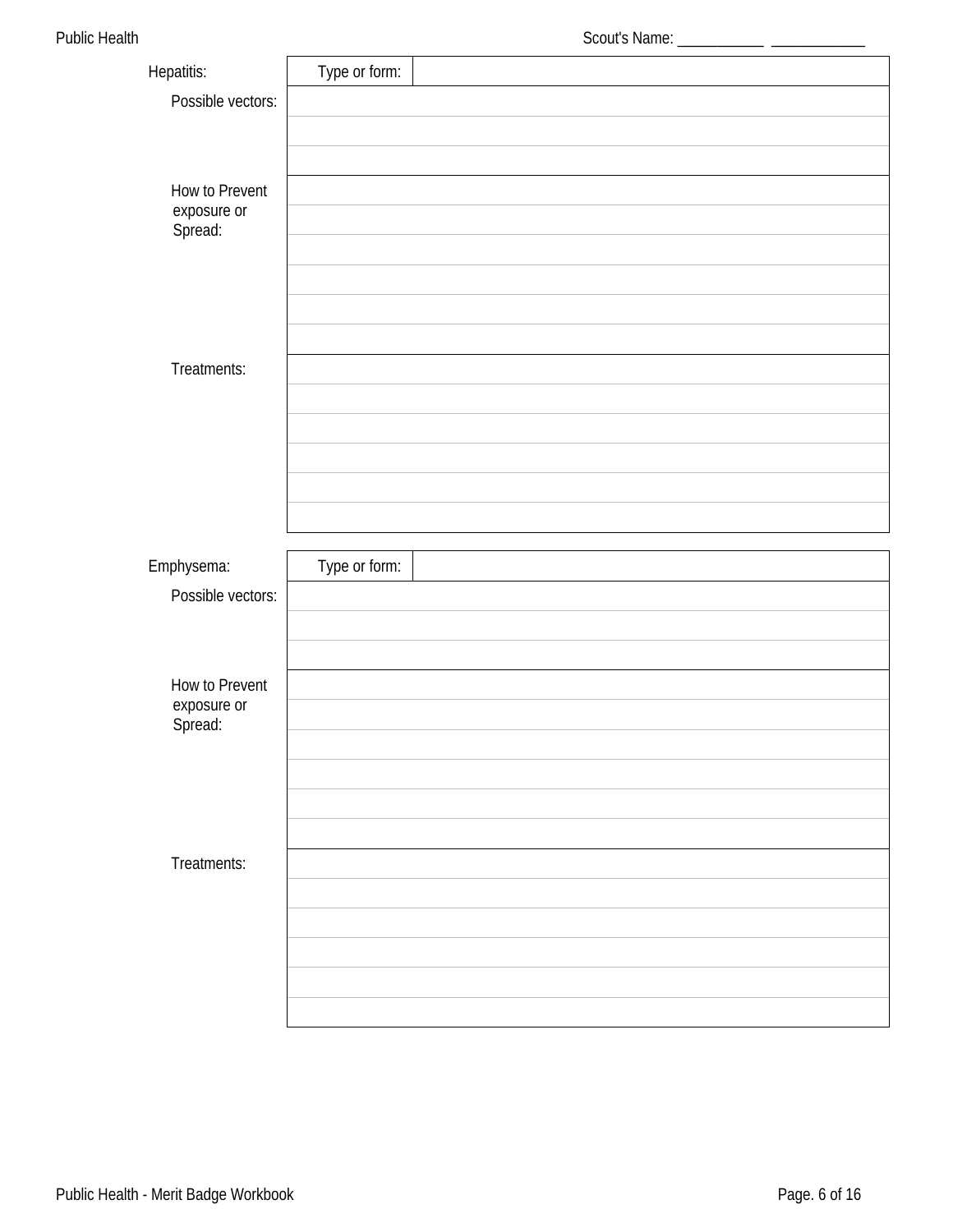|                        |               | Scout's Name: ______________ __________ |
|------------------------|---------------|-----------------------------------------|
| Meningitis:            | Type or form: |                                         |
| Possible vectors:      |               |                                         |
|                        |               |                                         |
|                        |               |                                         |
| <b>How to Prevent</b>  |               |                                         |
| exposure or<br>Spread: |               |                                         |
|                        |               |                                         |
|                        |               |                                         |
|                        |               |                                         |
|                        |               |                                         |
| Treatments:            |               |                                         |
|                        |               |                                         |
|                        |               |                                         |
|                        |               |                                         |
|                        |               |                                         |
|                        |               |                                         |
| Herpes:                | Type or form: |                                         |
| Possible vectors:      |               |                                         |
|                        |               |                                         |
|                        |               |                                         |
| <b>How to Prevent</b>  |               |                                         |
| exposure or            |               |                                         |
| Spread:                |               |                                         |
|                        |               |                                         |
|                        |               |                                         |
|                        |               |                                         |
| Treatments:            |               |                                         |
|                        |               |                                         |
|                        |               |                                         |
|                        |               |                                         |
|                        |               |                                         |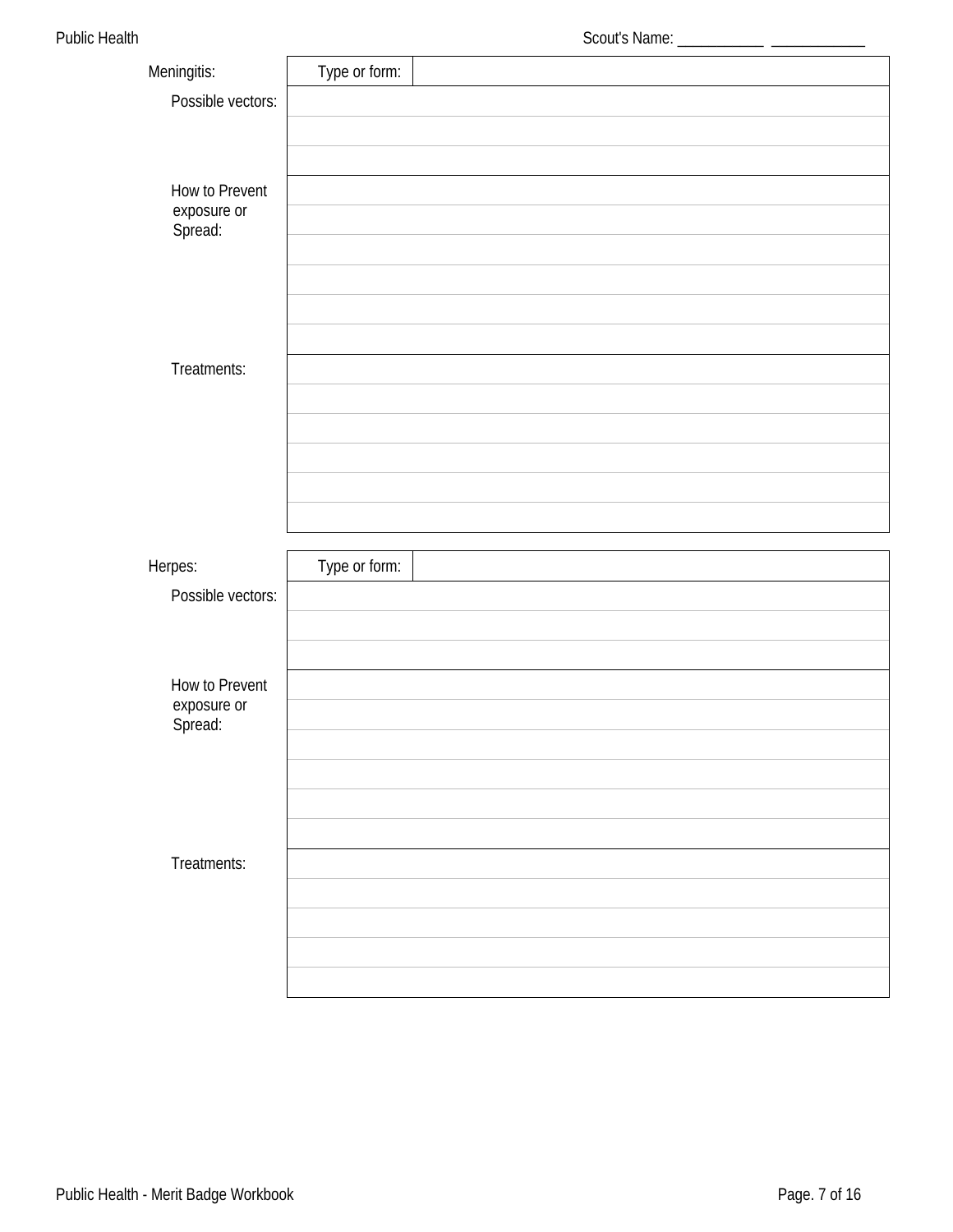| Lead poisoning:        | Type or form: |  |
|------------------------|---------------|--|
| Possible vectors:      |               |  |
|                        |               |  |
|                        |               |  |
| <b>How to Prevent</b>  |               |  |
| exposure or<br>Spread: |               |  |
|                        |               |  |
|                        |               |  |
|                        |               |  |
|                        |               |  |
| Treatments:            |               |  |
|                        |               |  |
|                        |               |  |
|                        |               |  |
|                        |               |  |

### 2. Do the following:

a. Explain the meaning of immunization.

 $\mathsf{l}$ 

b. Name EIGHT diseases against which a young child should be immunized, two diseases against which everyone should be reimmunized periodically, and one immunization everyone should receive annually. Voung child

|              | roung child           |
|--------------|-----------------------|
| 1.           |                       |
| 2.           |                       |
| 3.           |                       |
| 4.           |                       |
| 5.           |                       |
| 6.           |                       |
| 7.           |                       |
| 8.           |                       |
|              | Everyone periodically |
| $\mathbf{1}$ |                       |
| 2.           |                       |
|              | Everyone annually     |
| 1.           |                       |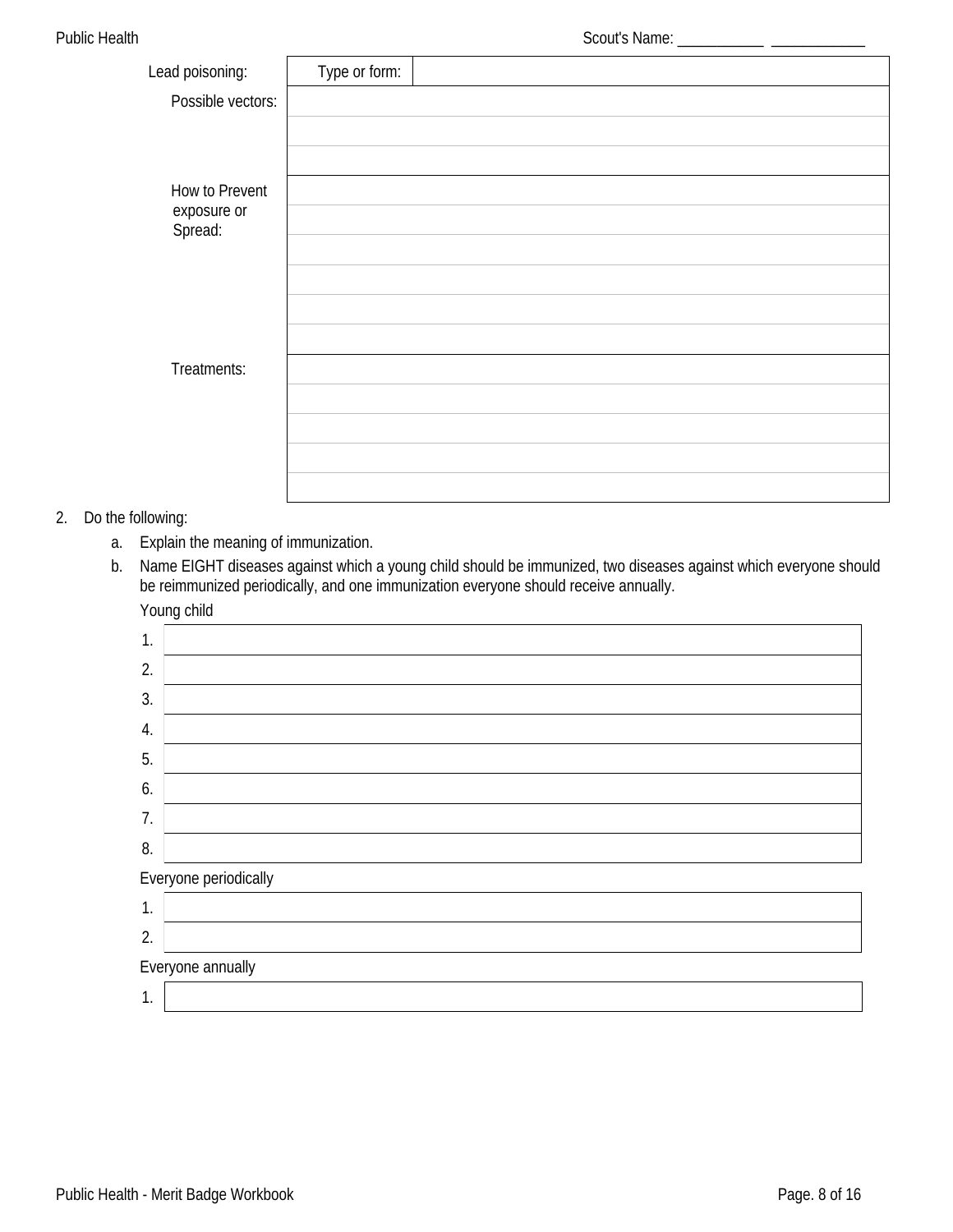c. Using the list of diseases and conditions in requirement 1b, discuss with your counselor which currently have no immunization available.

Discuss the importance of safe drinking water in terms of the spread of disease.  $3<sub>1</sub>$ 



Then, demonstrate two ways for making water safe to drink that can be used while at camp. In your demonstration, explain how dishes and utensils should be washed, dried, and kept sanitary at home and in camp.

#### Explain what a vector is 4.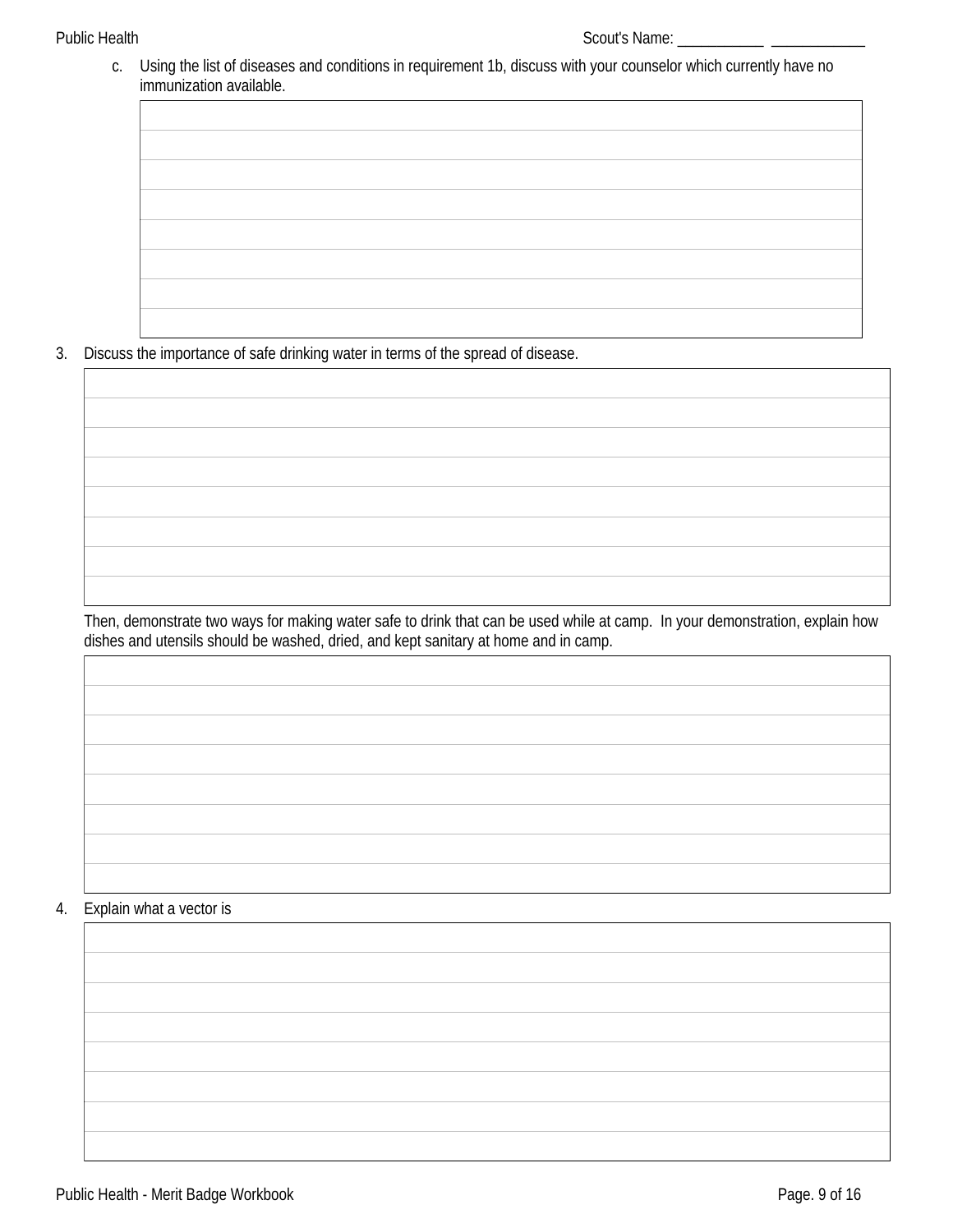- 5. With your parent's and counselor's approval, do ONE of the following:
	- $\degree$  a. Visit a municipal wastewater treatment facility OR a solid-waste management operation in your community. Facility Visited:
		- Describe how the facility safely treats and disposes of sewage or solid waste. i.

ii. Discuss your visit and what you learned with the food service manager of your counselor.

iii. Describe how sewage and solid waste should be disposed of under wilderness camping conditions.

- b. Visit a food service facility, such as a restaurant or school cafeteria.  $\mathsf C$ 
	- i. Observe food preparation, handling, and storage. Learn how the facility keeps food from becoming contaminated.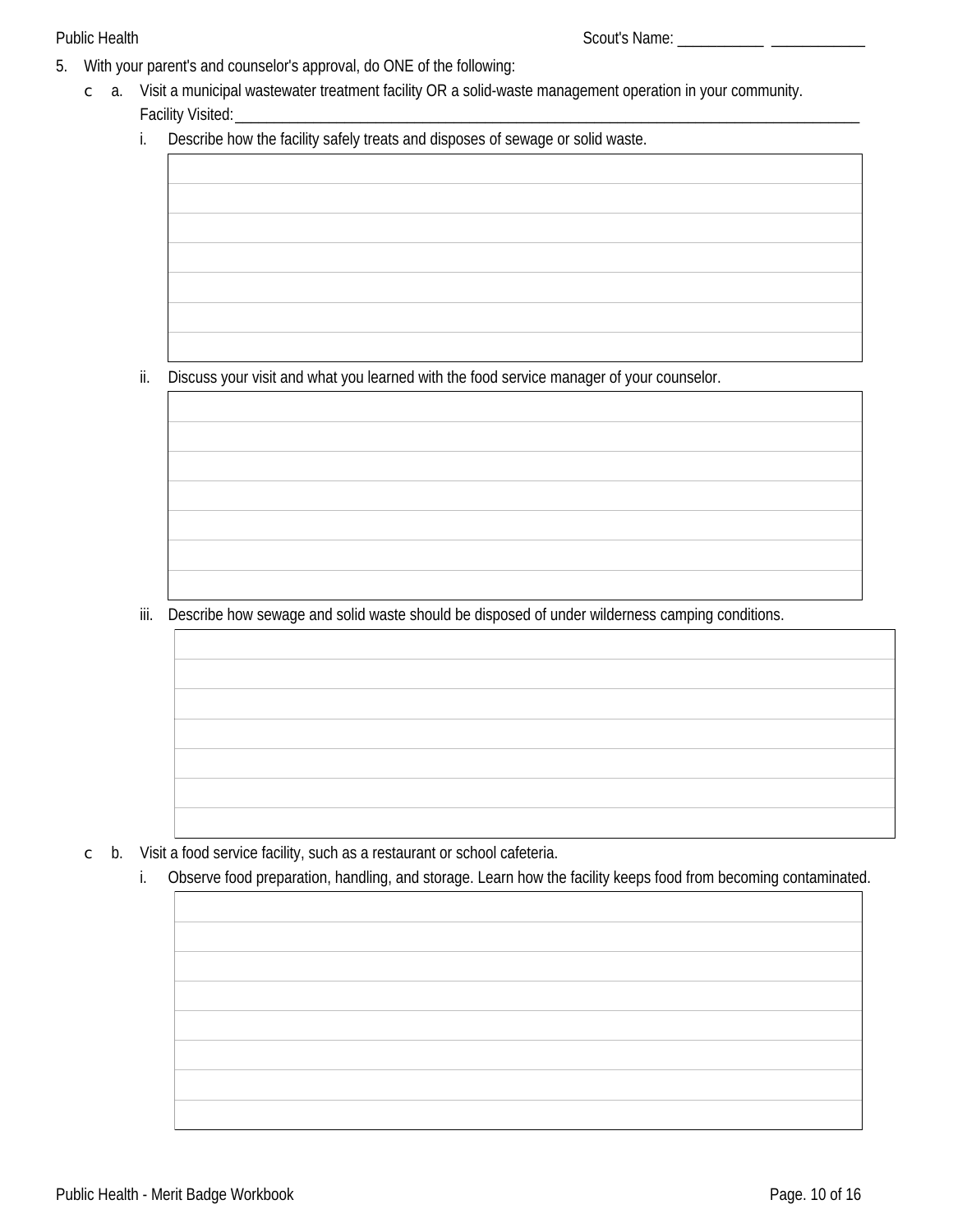ii. Find out what conditions allow micro-organisms to multiply in food, what can be done to help prevent them from growing and spreading, and how to kill them.

iii. Discuss the importance of using a thermometer to check food temperatures.

iv. Discuss your visit and what you learned with your counselor.

6. Do the following:

a. Describe the health dangers from air, water, and noise pollution.

| Air pollution:   |  |
|------------------|--|
|                  |  |
|                  |  |
|                  |  |
|                  |  |
|                  |  |
| Water pollution: |  |
|                  |  |
|                  |  |
|                  |  |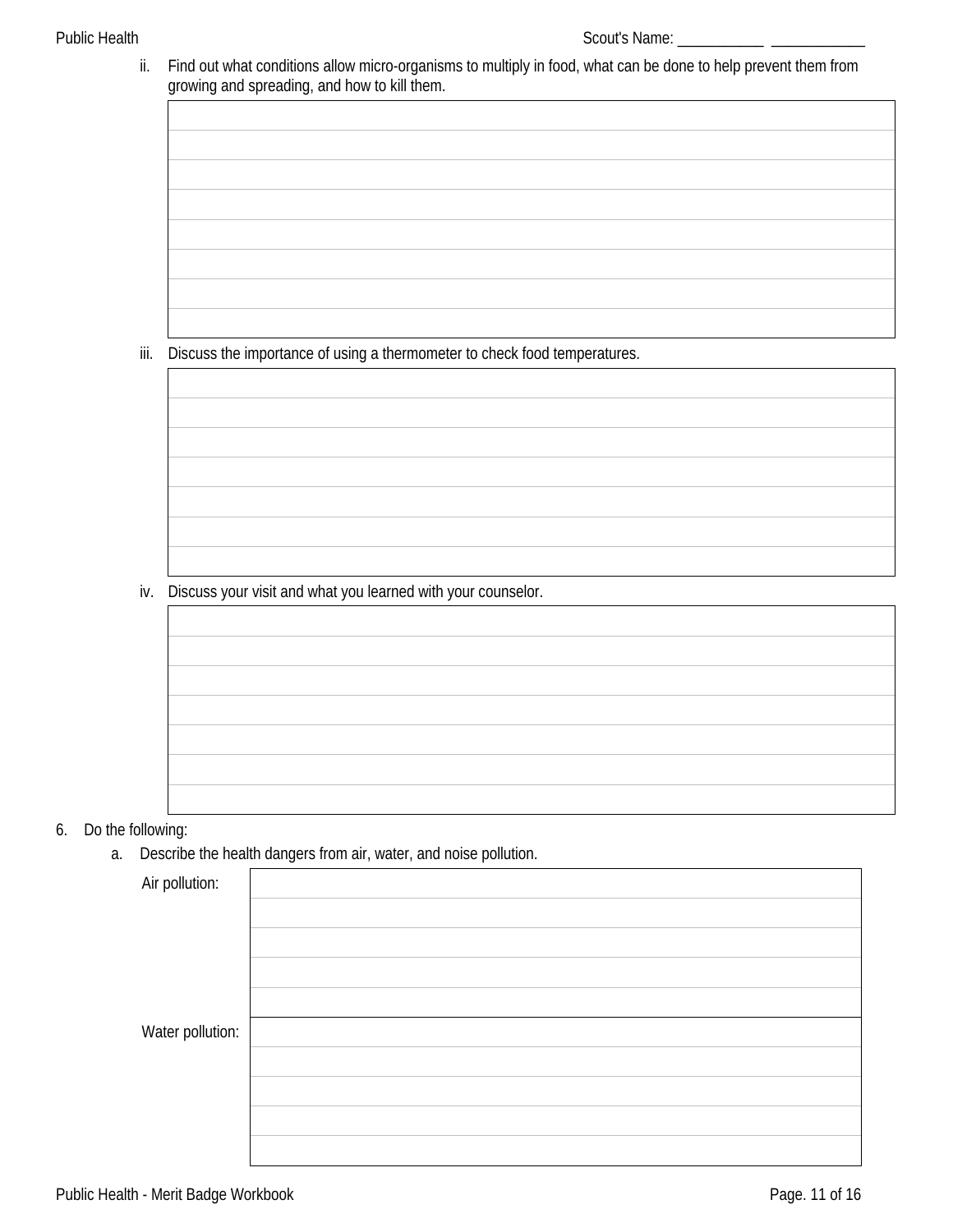| Noise pollution: |  |
|------------------|--|
|                  |  |
|                  |  |
|                  |  |
|                  |  |

b. Describe health dangers from tobacco use, alcohol, and drug abuse.

| Tobacco:    |  |
|-------------|--|
|             |  |
|             |  |
|             |  |
|             |  |
|             |  |
| Alcohol     |  |
|             |  |
|             |  |
|             |  |
|             |  |
|             |  |
|             |  |
| Drug abuse. |  |
|             |  |
|             |  |
|             |  |
|             |  |
|             |  |

c. Describe the health dangers from abusing illegal and prescription drugs.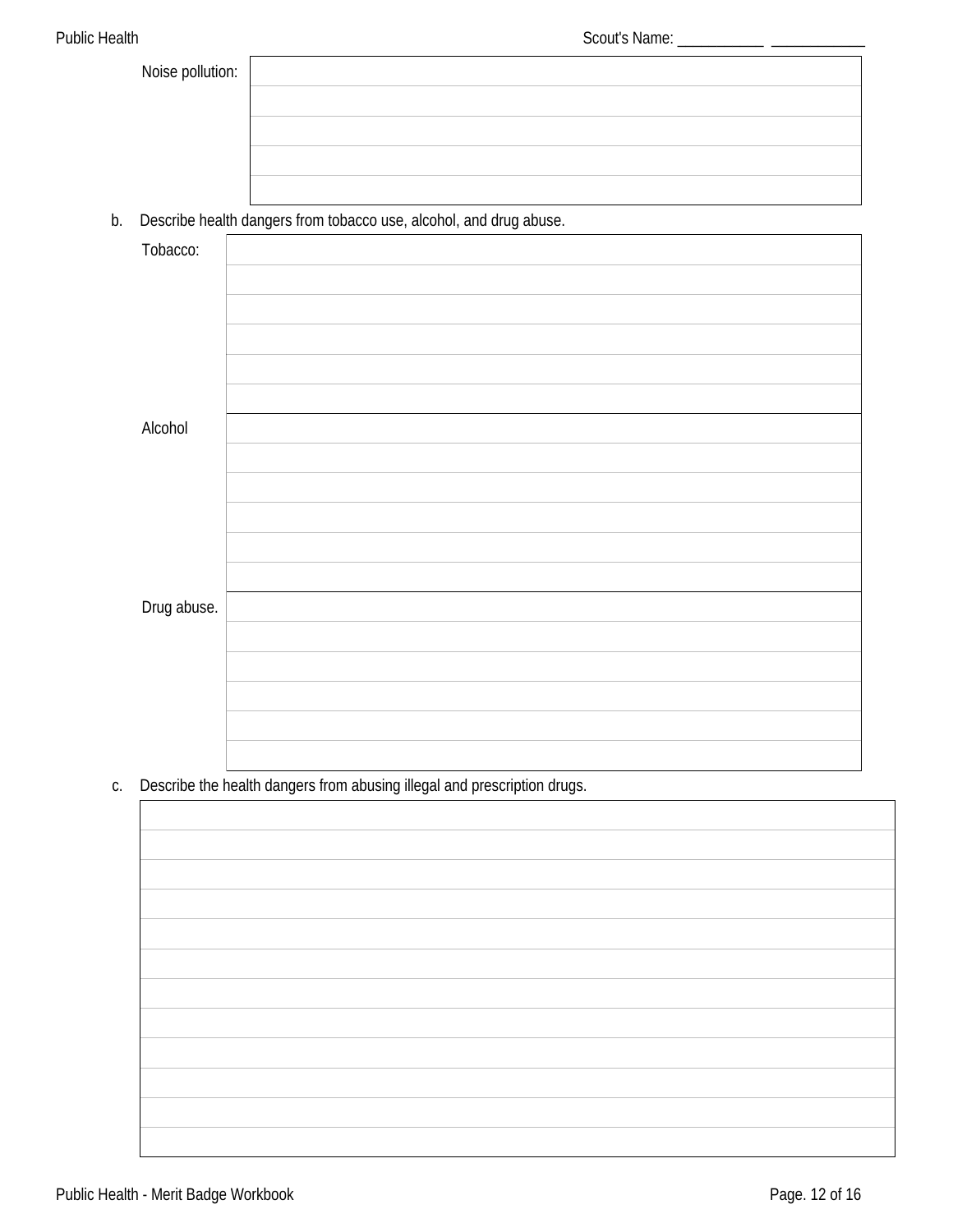$\frac{1}{1-\frac{1}{1-\frac{1}{1-\frac{1}{1-\frac{1}{1-\frac{1}{1-\frac{1}{1-\frac{1}{1-\frac{1}{1-\frac{1}{1-\frac{1}{1-\frac{1}{1-\frac{1}{1-\frac{1}{1-\frac{1}{1-\frac{1}{1-\frac{1}{1-\frac{1}{1-\frac{1}{1-\frac{1}{1-\frac{1}{1-\frac{1}{1-\frac{1}{1-\frac{1}{1-\frac{1}{1-\frac{1}{1-\frac{1}{1-\frac{1}{1-\frac{1}{1-\frac{1}{1-\frac{1}{1-\frac{1}{1-\frac{1}{1-\frac{1}{1-\frac{1}{1-\frac{1}{1-\frac{1$ 

- 7. With your parent's and counselor's approval, do ONE of the following:
	- $\circ$  a. Visit your city, county, or state public health agency
	- b. Familiarize yourself with your city, county, or state health agency's website.  $\mathsf{C}$

After completing either 7a or 7b, do the following:

Compare the four leading causes of mortality (death) in your community for any of the past five years with the four  $i$ . leading causes of disease in your community.

Mortality (death)

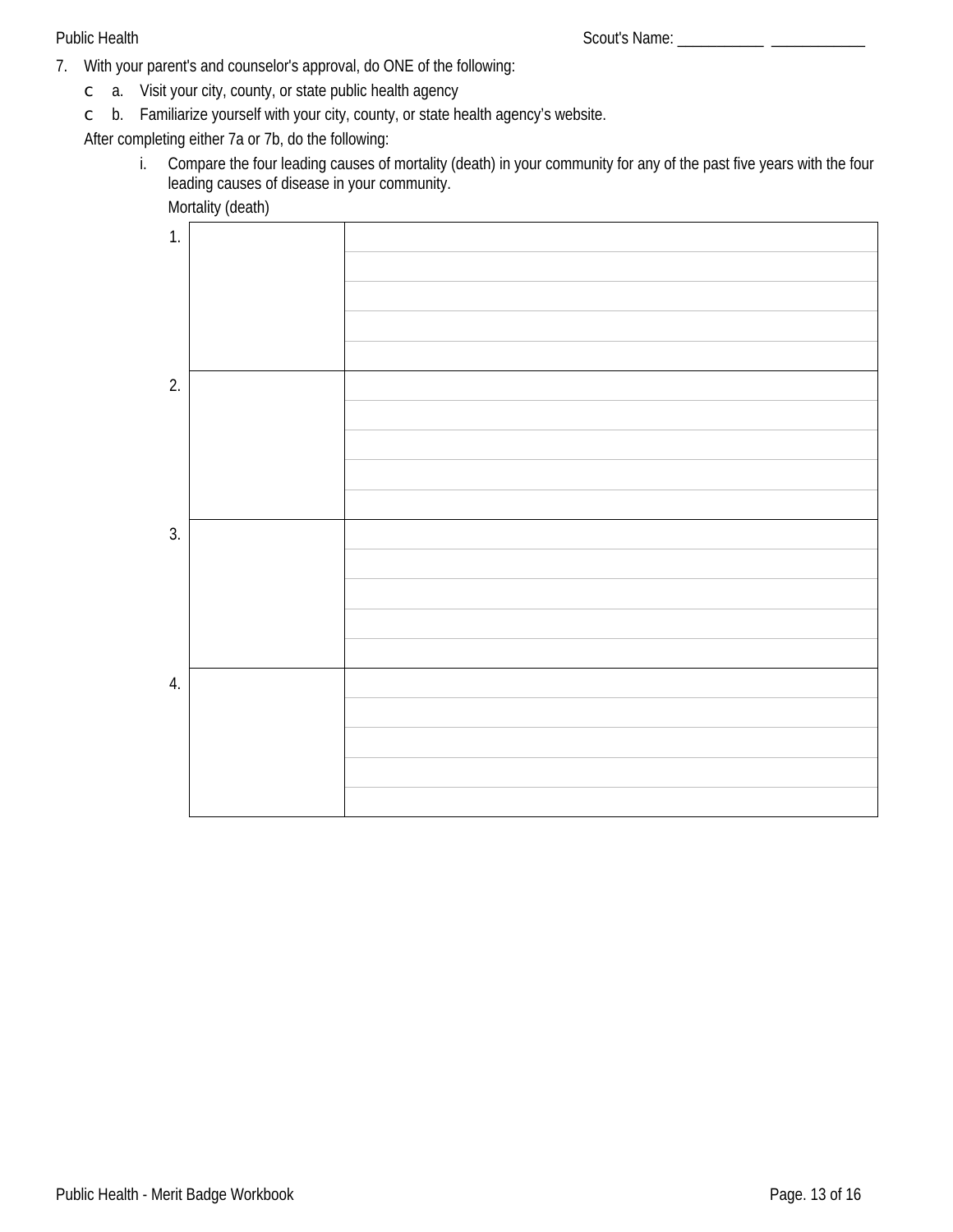

Explain how the public health agency you visited is trying to reduce the mortality and morbidity rates of these leading<br>causes of illness and death.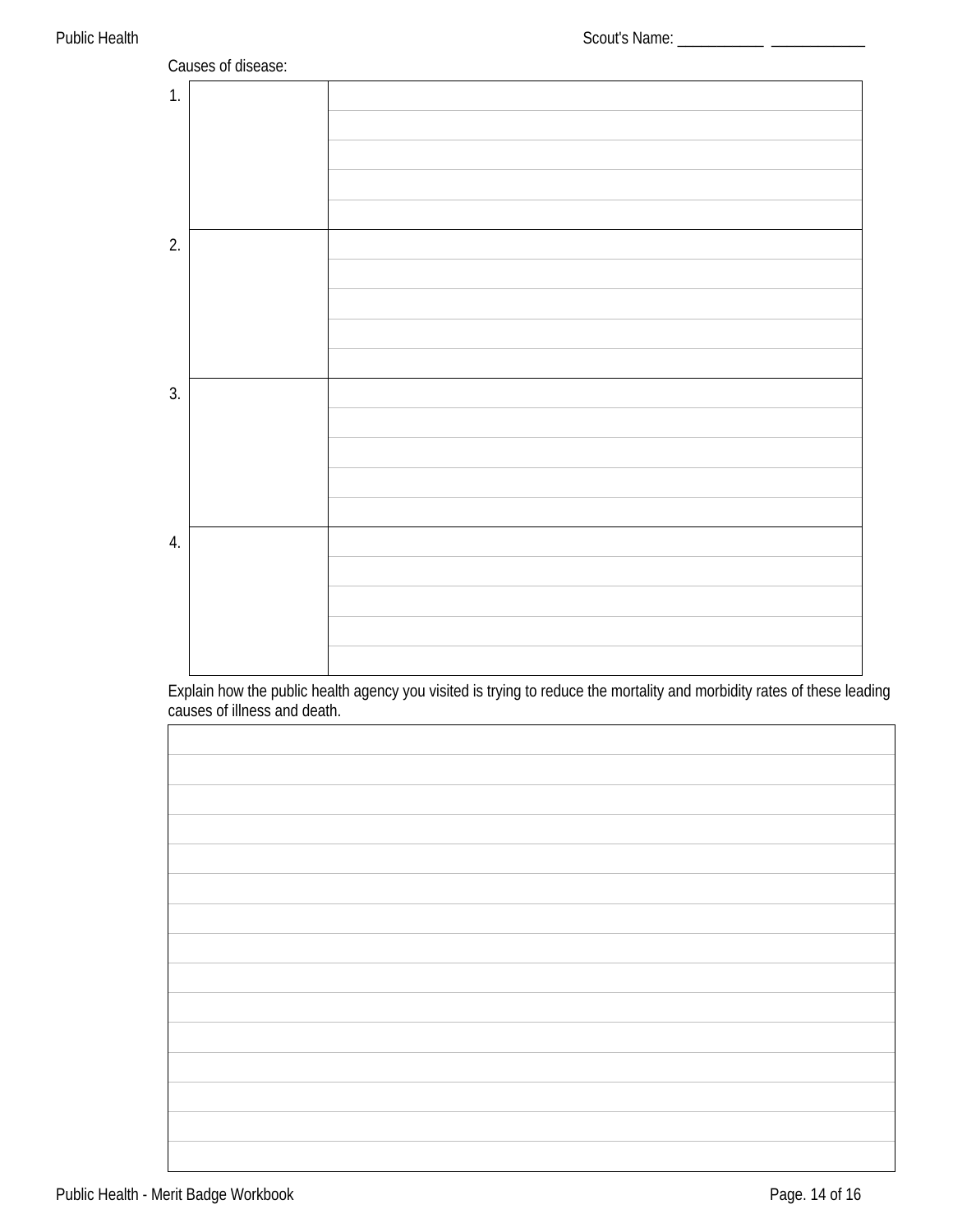#### ii.. Explain the role of your health agency as it relates to the outbreak of diseases.

iii. Discuss the kinds of public assistance the agency is able to provide in case of disasters such as floods, storms,<br>tornadoes, earthquakes, and other acts of destruction. Your discussion can include the cleanup necessar disaster.